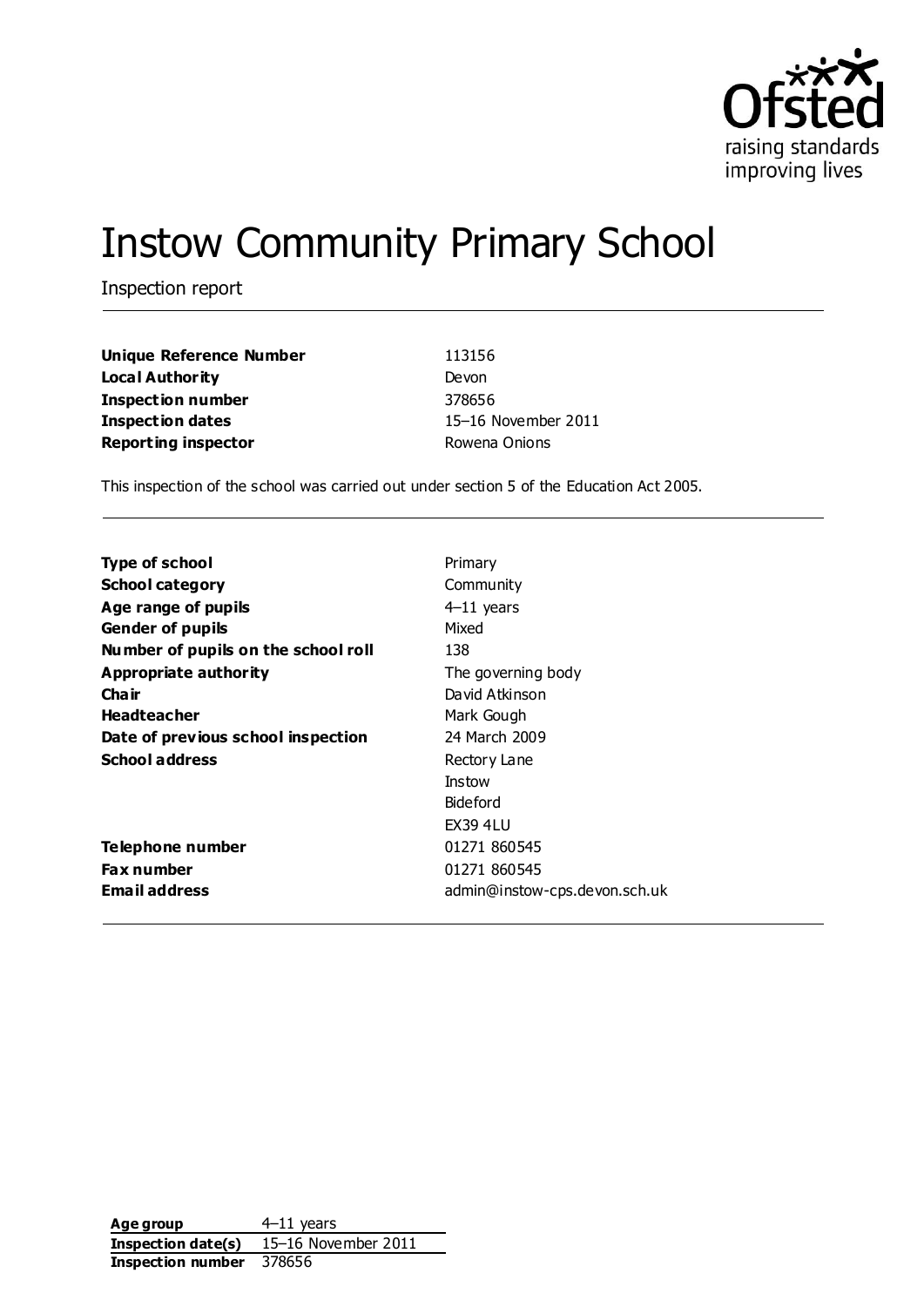The Office for Standards in Education, Children's Services and Skills (Ofsted) regulates and inspects to achieve excellence in the care of children and young people, and in education and skills for learners of all ages. It regulates and inspects childcare and children's social care, and inspects the Children and Family Court Advisory Support Service (Cafcass), schools, colleges, initial teacher training, work-based learning and skills training, adult and community learning, and education and training in prisons and other secure establishments. It assesses council children's services, and inspects services for looked after children, safeguarding and child protection.

Further copies of this report are obtainable from the school. Under the Education Act 2005, the school must provide a copy of this report free of charge to certain categories of people. A charge not exceeding the full cost of reproduction may be made for any other copies supplied.

If you would like a copy of this document in a different format, such as large print or Braille, please telephone 0300 123 4234, or email enquiries@ofsted.gov.uk.

You may copy all or parts of this document for non-commercial educational purposes, as long as you give details of the source and date of publication and do not alter the information in any way.

To receive regular email alerts about new publications, including survey reports and school inspection reports, please visit our website and go to 'Subscribe'.

Piccadilly Gate Store St **Manchester** M1 2WD

T: 0300 123 4234 Textphone: 0161 618 8524 E: enquiries@ofsted.gov.uk W: www.ofsted.gov.uk

Ofsted

© Crown copyright 2011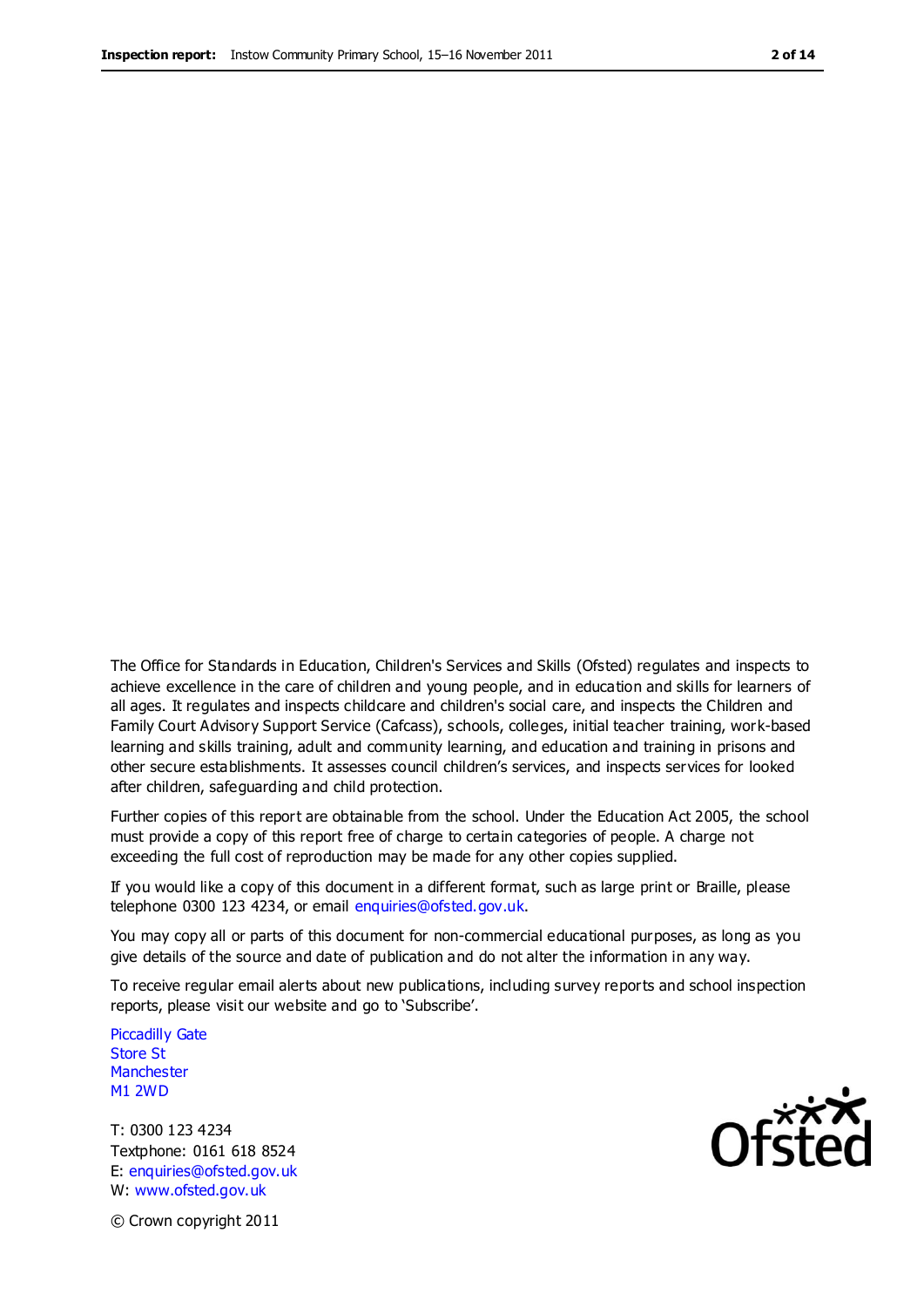# **Introduction**

This inspection was carried out by two additional inspectors. Nine lessons were observed and six teachers were seen teaching. Meetings were held with pupils, governors and staff. The inspectors observed the school's work and looked at data about pupils' progress. In addition, inspectors considered the school improvement plan, reports from the School Improvement Partner and a range of other documentation. Sixty-eight responses to the parents' and carers' questionnaire were received and analysed, together with 67 pupil and 9 staff responses to their respective questionnaires.

The inspection team reviewed many aspects of the school's work. It looked in detail at a number of key areas.

- The progress made by more-able pupils, especially in reading and writing.
- The inspection team examined the quality of provision for children in the Reception year.
- The effectiveness of assessment in helping pupils know how to improve their work.
- The inspection team looked at the effectiveness of leadership (including governance) in improving pupil outcomes.
- The team examined the extent of pupils' knowledge of cultural diversity.

# **Information about the school**

This smaller-than-average sized school serves its local area close to Bideford and an increasing number of pupils travel to the school from further afield. Almost all pupils are of White British heritage. Only a few speak English as an additional language. The proportion of pupils known to be eligible for free school meals is well below average. An average percentage of pupils have a wide range of special educational needs and/or disabilities; these include specific and moderate learning, and speech, language and communication difficulties. Pupils in Year 3 are taught in a single agegroup class. Other pupils, including children in the Reception year, are taught in classes covering two age groups.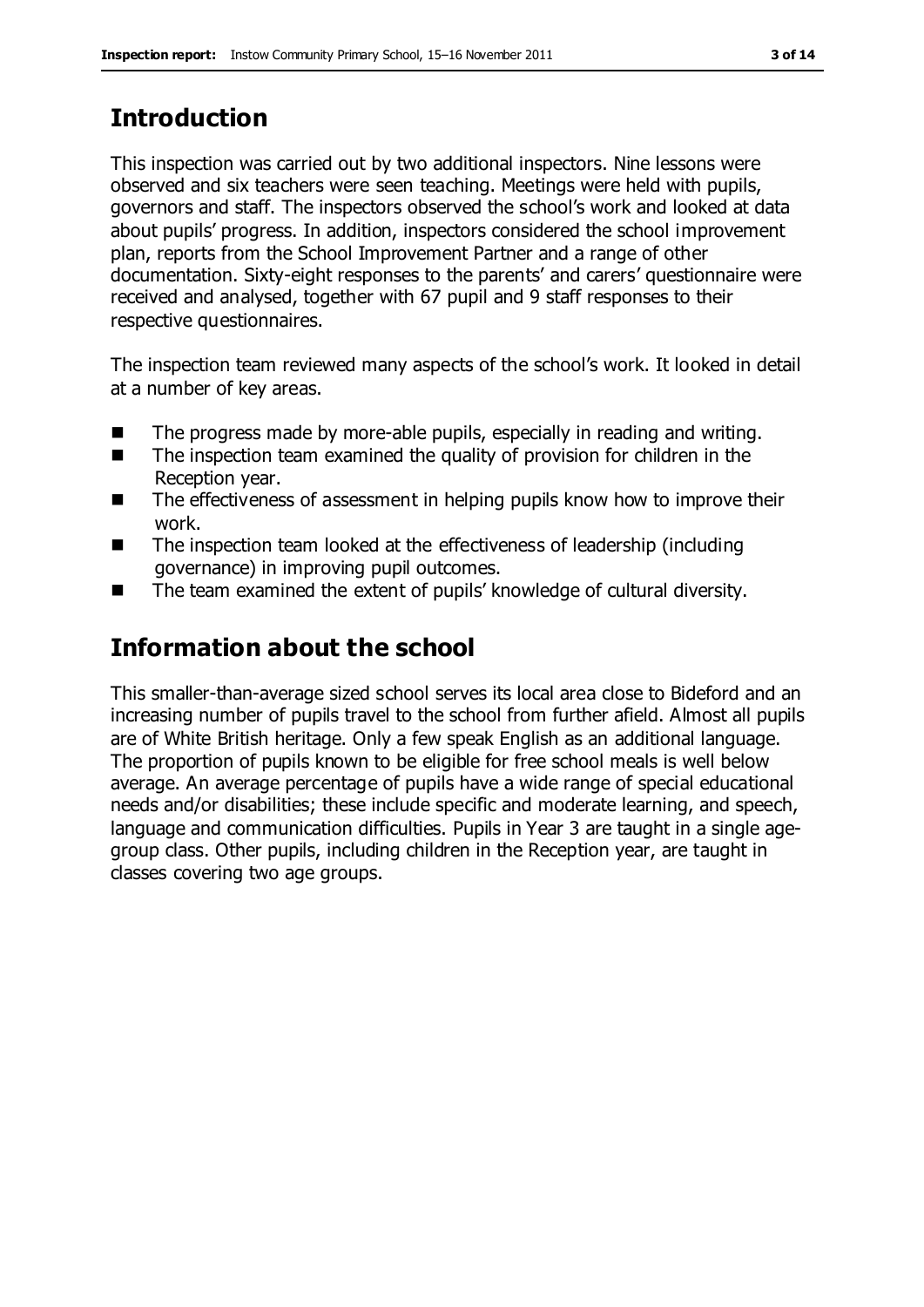## **Inspection judgements**

# **Overall effectiveness: how good is the school? 2**

#### **The school's capacity for sustained improvement 2**

#### **Main findings**

Instow is a good school. One of its major strengths is the way it enthuses pupils so that they really enjoy coming to school. The headteacher has shown effective, dedicated leadership in leading staff in improving many aspects of the school. As a result, after a dip in effectiveness, the school is now improving rapidly. Overall, pupils make good progress in both English and mathematics and in most years they attain above average standards by Year 6. Less-able pupils and those with special educational needs and/or disabilities are effectively supported to make good and sometimes outstanding progress. However, although their progress is satisfactory, some more-able pupils could be doing better, especially in English. The school had already identified the progress of higher-attaining pupils as an area for development and work to ensure this in mathematics is already successful. Improvements have been made in the provision for children in the Reception year but there remain aspects, in particular the opportunities for children to learn independently, that require further development.

One of the high points of the inspection was talking with the pupils. They are well behaved, thoughtful and articulate and take these skills with them into the classroom. Pupils want to succeed and are being increasingly supported in this by improved systems for the setting of targets and for providing them with feedback. Marking of work is helpful, but there are occasions when it is not sufficiently precise in showing, in particular more-able pupils, where and how they could make specific improvements to their work. Pupils feel exceptionally safe and secure in school. They show understanding that this is linked with, in their words, the 'big family' of which they are a part. This means they are sure they can trust those around them and go to adults in school with even the slightest worry. Through pastoral systems that are planned to form relationships between pupils of different ages, they learn to support each other in a way not commonly seen. The setting up of such systems and the highly effective support for pupils whose circumstances may make them more vulnerable are examples of the outstanding effectiveness of care, guidance and support in the school.

Both teaching and the curriculum are successfully aimed at providing an exciting, stimulating education for the pupils. The success of this is evident, for example, in the raised level of attendance, which is now high. Pupils describe their experiences as 'fun' and they are particularly positive about the weeks in the year when they focus as a whole school on a particular subject. A recent week, focused on the development of the understanding of cultural diversity, has, for example, significantly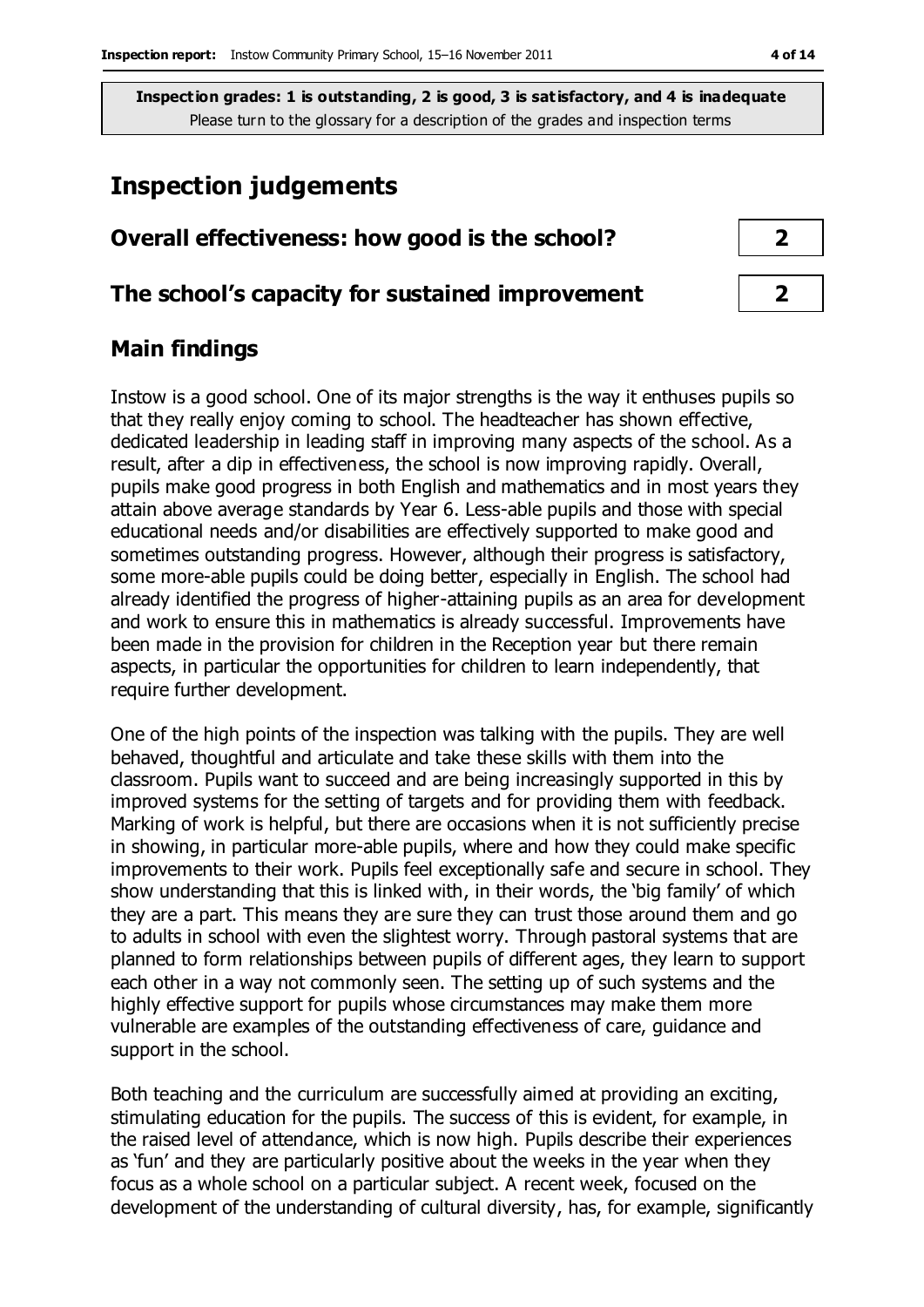raised pupils' interest in, and knowledge of, the cultural backgrounds of others in the school community, the local area and beyond. The school is, however, correct in seeing this aspect of pupils' development as work in progress. Good relationships between adults and pupils mean that lessons are conducted in a relaxed and productive way. Teachers try hard to ensure that they are clear with pupils about what they are expected to learn and how they will recognise success. They are also good at providing clear explanations of new skills and concepts. There are, however, occasions when they take up too much of the lesson doing this and this reduces the time that pupils have to complete activities. In some lessons, this has a particular effect on more-able pupils because they do not have the opportunity to think through and plan their work at the more complex level at which they are capable of working.

Over the last two years, there has been a significant increase in the number of staff involved in school self-evaluation. Governors too are much more involved with this than at the time of the last inspection. This shared approach means there is a common understanding of the strengths and areas for improvement for the school and a shared vision for moving towards excellence. This extended team and shared vision, together with accurate school self-evaluation and the track record of recent improvements, shows that the school has good capacity to improve further.

## **What does the school need to do to improve further?**

- $\blacksquare$  Raise rates of progress in reading and writing for more able pupils by:
	- ensuring that in lessons, the balance of teacher talk and independent work allows pupils sufficient time to both plan and complete more complex activities
	- improving the precision of marking so that it shows pupils exactly where and how they could improve their work.
- **IMPROVE PROVISION FOR CHILD FORM** In the Reception year by:
	- ensuring all activities that are designed to encourage independent work promote good learning.
	- helping children to recognise and report back what they have learned when working in an independent, self-initiated way.

### **Outcomes for individuals and groups of pupils 2**

Pupils take an enthusiastic approach to their learning in lessons. Older pupils, for example, were keen to think and talk about the way in which an author had engaged his audience in a piece of narrative text in order to use these techniques in enhancing their own writing. Levels of concentration are good and pupils apply themselves diligently to the tasks in hand. Pupils are particularly enthusiastic about practical activities such as working outdoors. They explain how such activities not only help them to learn, but also provide them with experiences, such as cooking outdoors, which help them to understand that assessing risk and taking appropriate action are important in keeping safe. The good focus on the development of basic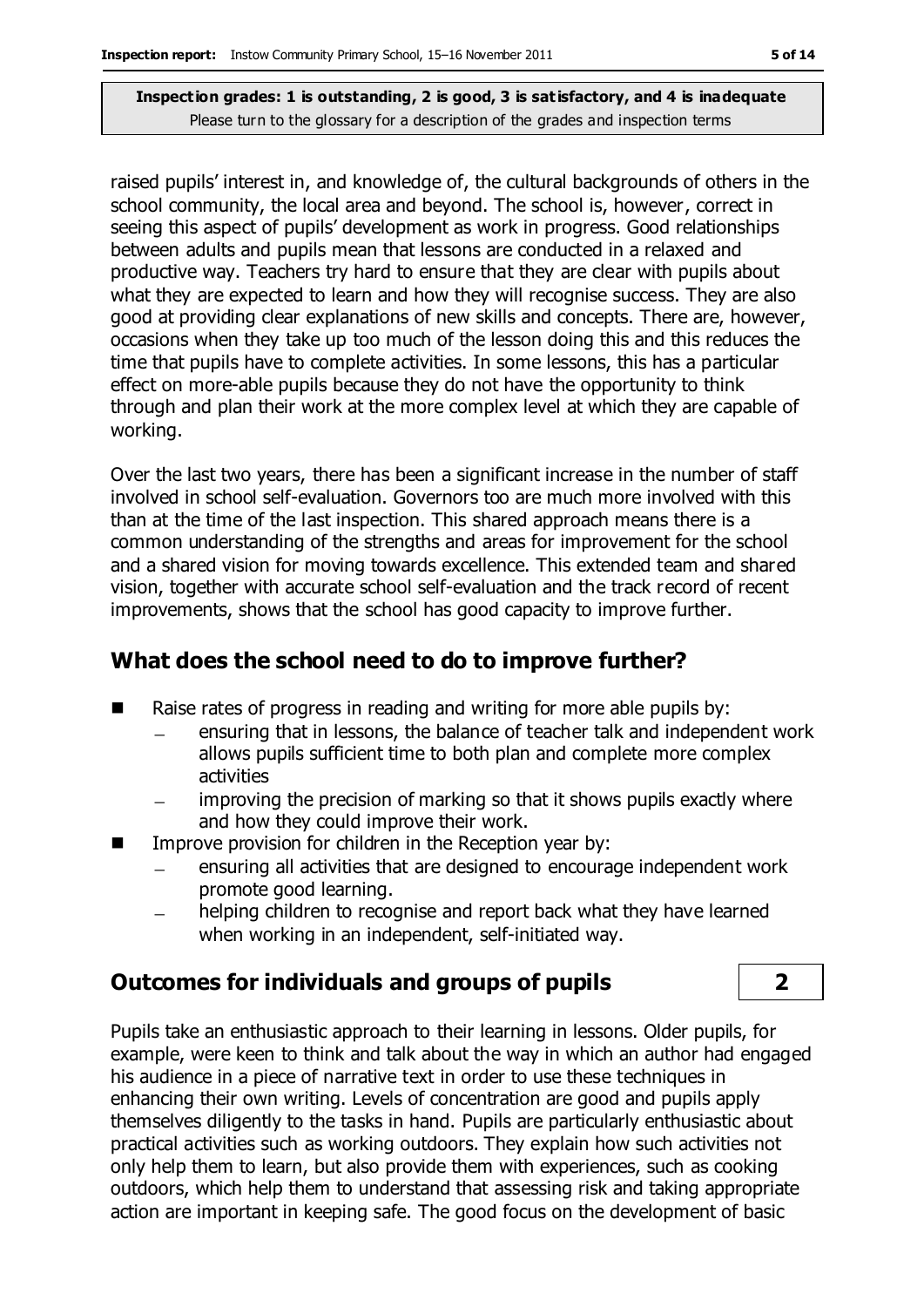skills in reading, writing and mathematics, together with the enthusiasm promoted by the range of exciting activities, ensures that the vast majority of pupils make good progress. Pupils have a good understanding of how to keep themselves healthy and are keen to be active. They make a very significant contribution to the smooth running of the school, through both their good behaviour and their willingness to take on day-to-day responsibilities. These attitudes, as well as well-developed basic skills, are preparing pupils well for their future lives. Pupils talk with some insight as to what helps them to learn, but as yet, this aspect of their ability to help improve provision has not been fully exploited by the school. Very good spiritual, social and moral development is characterised by the way pupils support each other and by the empathy they show for the difficulties of others, especially some living in other parts of the world. Pupils are quickly gaining knowledge of cultural diversity but, as the school recognises, they show greater understanding of this when talking about other countries than they do about life in different areas of the United Kingdom.

These are the grades for pupils' outcomes

| Pupils' achievement and the extent to which they enjoy their learning                                                     |                          |  |
|---------------------------------------------------------------------------------------------------------------------------|--------------------------|--|
| Taking into account:                                                                                                      |                          |  |
| Pupils' attainment <sup>1</sup>                                                                                           | $\mathcal{P}$            |  |
| The quality of pupils' learning and their progress                                                                        | 2                        |  |
| The quality of learning for pupils with special educational needs and/or disabilities<br>and their progress               | $\overline{\phantom{a}}$ |  |
| The extent to which pupils feel safe                                                                                      | 1                        |  |
| Pupils' behaviour                                                                                                         | $\overline{\mathbf{2}}$  |  |
| The extent to which pupils adopt healthy lifestyles                                                                       | $\overline{\mathbf{2}}$  |  |
| The extent to which pupils contribute to the school and wider community                                                   |                          |  |
| The extent to which pupils develop workplace and other skills that will<br>contribute to their future economic well-being |                          |  |
| Taking into account:                                                                                                      |                          |  |
| Pupils' attendance <sup>1</sup>                                                                                           |                          |  |
| The extent of pupils' spiritual, moral, social and cultural development                                                   | 2                        |  |

## **How effective is the provision?**

Good teaching combines with the lively curriculum to promote learning effectively. Teachers use a good range of techniques to try to ensure that lessons are interactive so that pupils stay interested and on task. On occasion, however, when introductions to lessons are too long, pupils become a little passive and thus time is not used as well as it might be. Teachers and teaching assistants work well together to ensure that less-able pupils, including those with special educational needs and/or disabilities, make good progress. Teachers use the assessments they make of pupils'

 $\overline{a}$ <sup>1</sup> The grades for attainment and attendance are: 1 is high; 2 is above average; 3 is broadly average; and 4 is low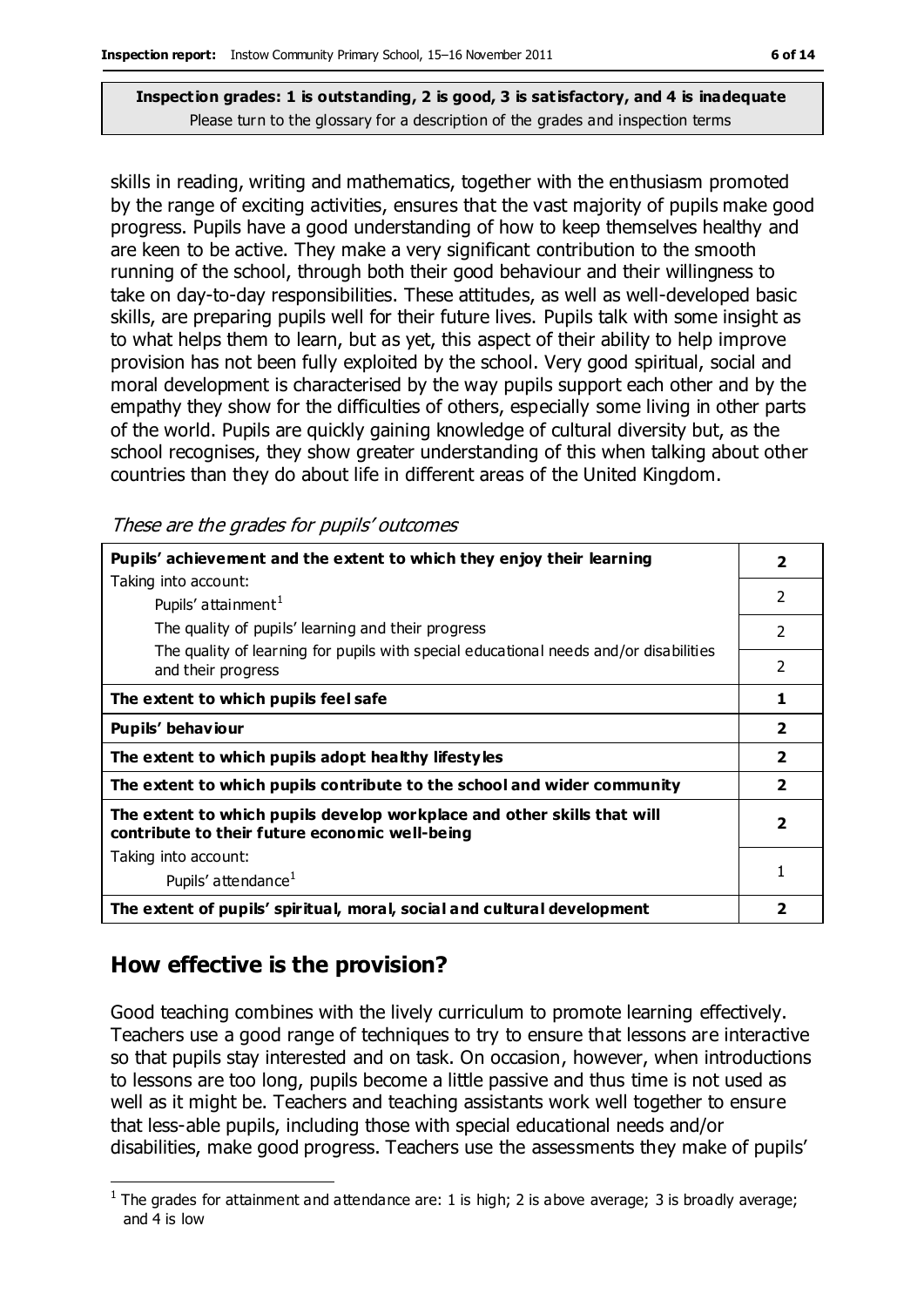attainments to accurately challenge them in lessons. Expectations are high for all pupils, including the more able, but some lessons do not allow these pupils to make the most of their abilities, due to insufficient time for independent activity. Through the relatively new target setting procedures, pupils are clear about ways in which they could improve their work. School improvement work has been successful in ensuring improved marking. However, in addition to some lack of precision in showing pupils where they could improve, pupils report that, although in mathematics they are always expected to put right any mistakes, they are not always given the time to make improvements to their writing and thus they do not gain as much as they could from their teacher's comments. The outstanding care, guidance and support mean that the school is notably successful in promoting the safety and well-being of all. Robust and concerted work to promote better rates of attendance has been very successful. Consequently, attendance has improved significantly since the previous inspection and is now high. Very close relationships with other professionals help ensure strong support for vulnerable pupils and those with additional needs.

These are the grades for the quality of provision

| The quality of teaching                                                                                    |  |
|------------------------------------------------------------------------------------------------------------|--|
| Taking into account:                                                                                       |  |
| The use of assessment to support learning                                                                  |  |
| The extent to which the curriculum meets pupils' needs, including, where<br>relevant, through partnerships |  |
| The effectiveness of care, guidance and support                                                            |  |

### **How effective are leadership and management?**

The headteacher has provided strong leadership and has been very successful in promoting a team approach to development activities. A notable success of the teamwork between the headteacher and governors is the imminent upgrading of the school's accommodation, action which has been sought and needed for many years. Systematic checking of the school's work has ensured accurate self-evaluation and very good quality improvement planning. Although the role of senior staff is significantly broader than it was, the plan to extend this by providing staff with time to observe each other and support each other in making further improvements to their teaching is well devised. Greatly improved tracking of pupils' progress, the results of which are systematically analysed and shared with teachers, means that staff have detailed knowledge of what is needed to help pupils learn and improve. This detailed tracking is also supporting good equality of opportunity for different groups of pupils. For example, the rate of progress of more-able pupils is improving. Governors are well informed and this allows them to both support the school and to ask challenging questions of leaders to ensure that decisions, for example those associated with staffing, are in the best interests of the pupils. Governors are taking care to ask the opinions of parents and carers, but are right in identifying that their role in encouraging parents and carers to contribute to school self-evaluation is an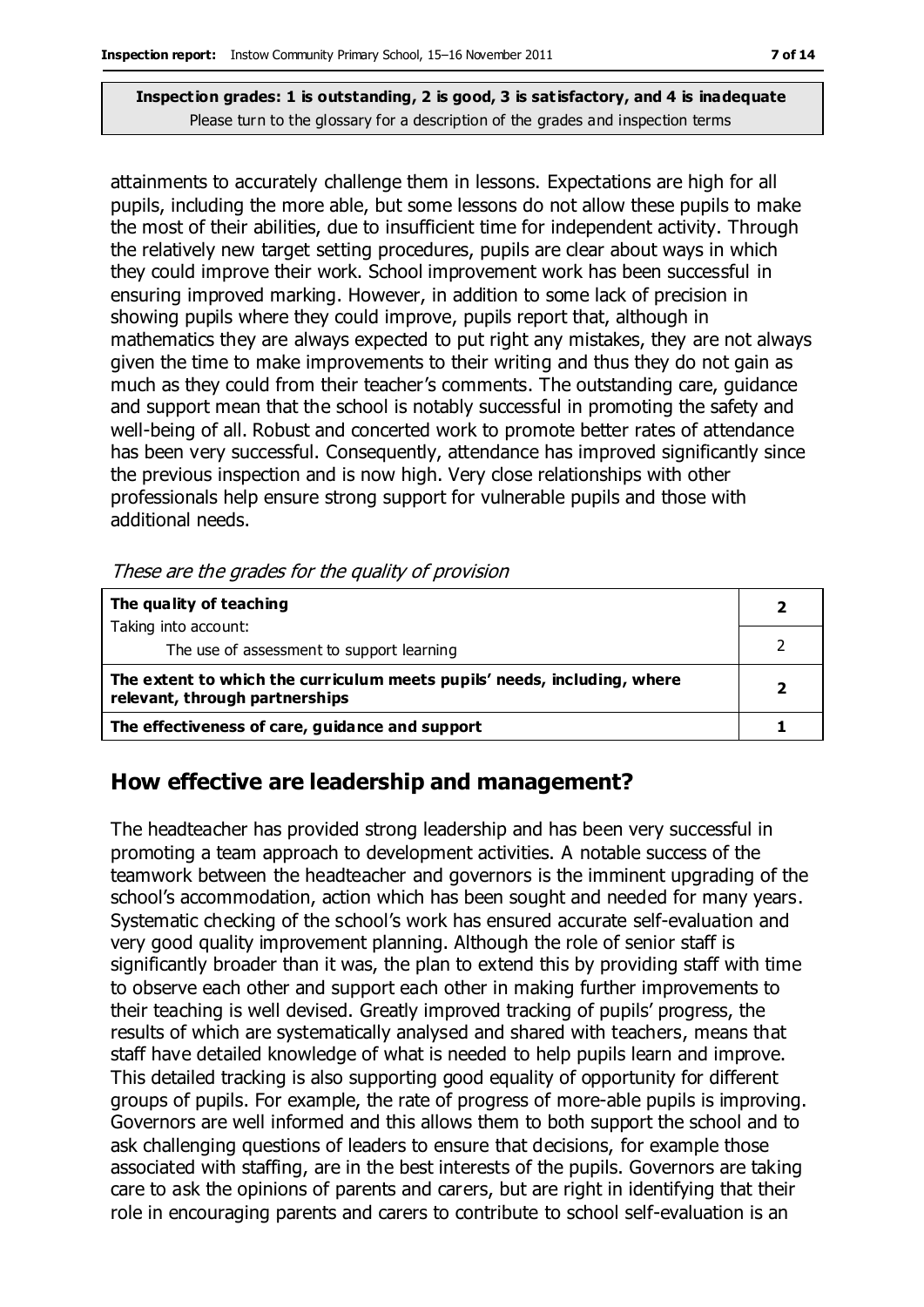area for further work. The school is currently working through an action plan to develop its role in promoting community cohesion. The action plan shows good understanding of how this work can be further extended to the community in the United Kingdom. Governors have been assiduous in ensuring that pupils are properly safeguarded and have taken action to promote this, for example, by enhancing site security.

| The effectiveness of leadership and management in embedding ambition and<br>driving improvement                                                                     |                          |
|---------------------------------------------------------------------------------------------------------------------------------------------------------------------|--------------------------|
| Taking into account:                                                                                                                                                |                          |
| The leadership and management of teaching and learning                                                                                                              | 2                        |
| The effectiveness of the governing body in challenging and supporting the<br>school so that weaknesses are tackled decisively and statutory responsibilities<br>met | $\overline{\phantom{a}}$ |
| The effectiveness of the school's engagement with parents and carers                                                                                                | $\overline{\mathbf{2}}$  |
| The effectiveness of partnerships in promoting learning and well-being                                                                                              | $\overline{2}$           |
| The effectiveness with which the school promotes equality of opportunity and<br>tackles discrimination                                                              | $\overline{2}$           |
| The effectiveness of safeguarding procedures                                                                                                                        | $\overline{2}$           |
| The effectiveness with which the school promotes community cohesion                                                                                                 | $\overline{\mathbf{2}}$  |
| The effectiveness with which the school deploys resources to achieve value for<br>money                                                                             | $\overline{\mathbf{2}}$  |

## **Early Years Foundation Stage**

Children in the Reception year are given a satisfactory start to their education. Much has been put in place over the last year to improve the provision and this is beginning to bear fruit. The accommodation for these children, although not always easy to manage, provides them with appropriate opportunities to work both inside and outside. Adults have formed good relationships with the children, so they are happy to come to school and enjoy their time there. Last year, children made good progress and by the end of the year, most met the national expectation for their age and a good number exceeded this. There are times during the day, however, when children are not learning well enough and this is preventing better progress. This less productive time is largely linked to occasions when children are expected to be working and learning independently in a self-initiated way. At times, the proposed activities do not lead to or support this style of learning well enough and children are not asked to explain what they have achieved or learned, so their play can become less productive than it should be. More adult-directed tasks are based on good assessments and good knowledge of the children and are productive. The welfare of the children is seen to be very important and the children in this year group benefit from the same levels of care as those in the rest of the school.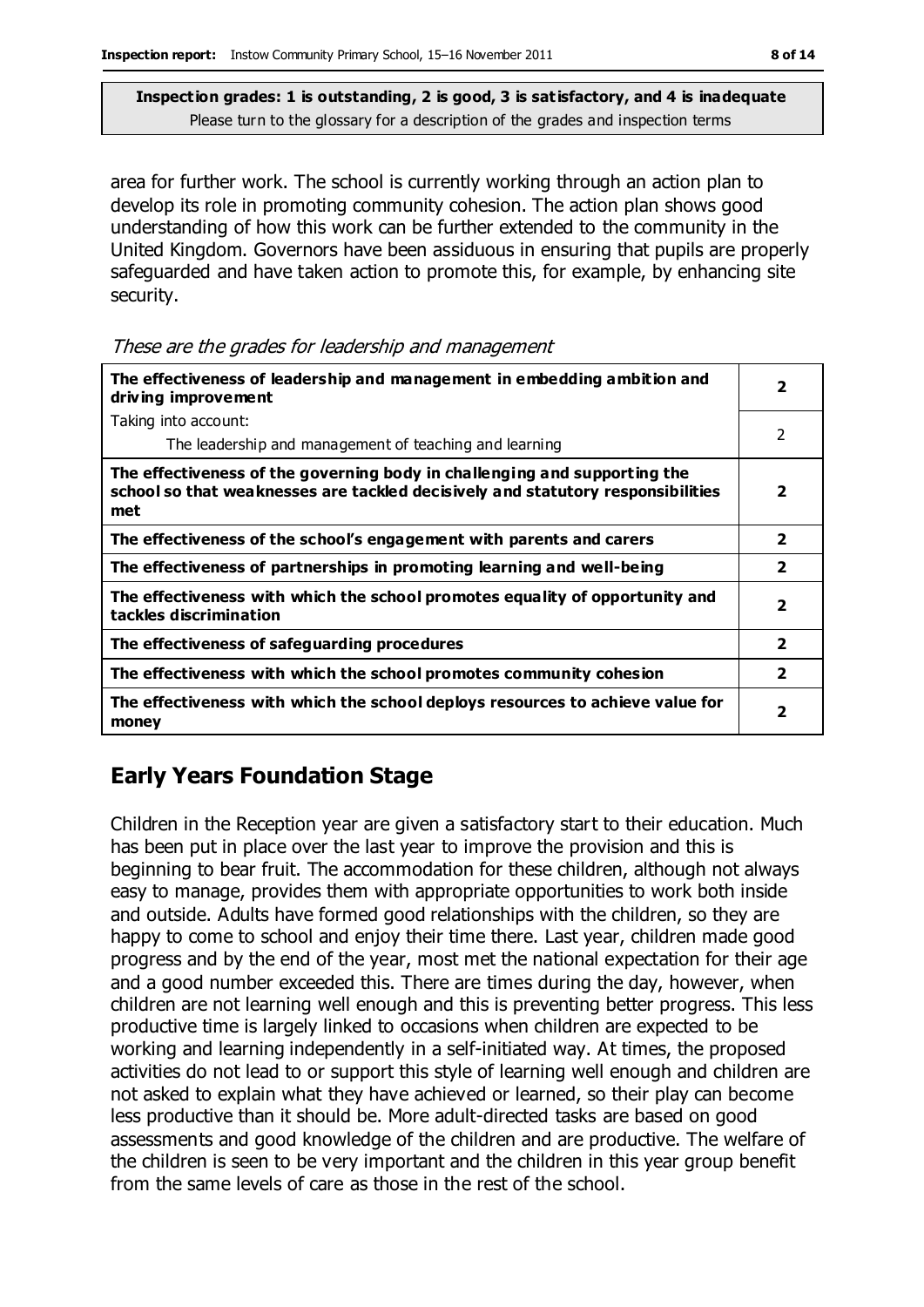These are the grades for the Early Years Foundation Stage

| Overall effectiveness of the Early Years Foundation Stage                    |  |  |
|------------------------------------------------------------------------------|--|--|
| Taking into account:                                                         |  |  |
| Outcomes for children in the Early Years Foundation Stage                    |  |  |
| The quality of provision in the Early Years Foundation Stage                 |  |  |
| The effectiveness of leadership and management of the Early Years Foundation |  |  |
| Stage                                                                        |  |  |

#### **Views of parents and carers**

The above-average number of parents and carers who responded to the inspection questionnaire showed parents and carers are overwhelmingly positive about the school. Their opinion can be summed up by one who wrote, 'My child loves the school and thrives in an environment that feels more that of a close protective family than an institution.' Parents and carers were particularly positive about the quality of teaching, the way their child is kept safe and the extent to which their child likes school. Inspectors agree with these positive opinions. A small minority of parents and carers expressed concerns that their child's needs were not being met. Inspection evidence showed that less able pupils including those with special educational needs and/or disabilities are well provided for and make good progress but that some more able pupils could be making better progress in English.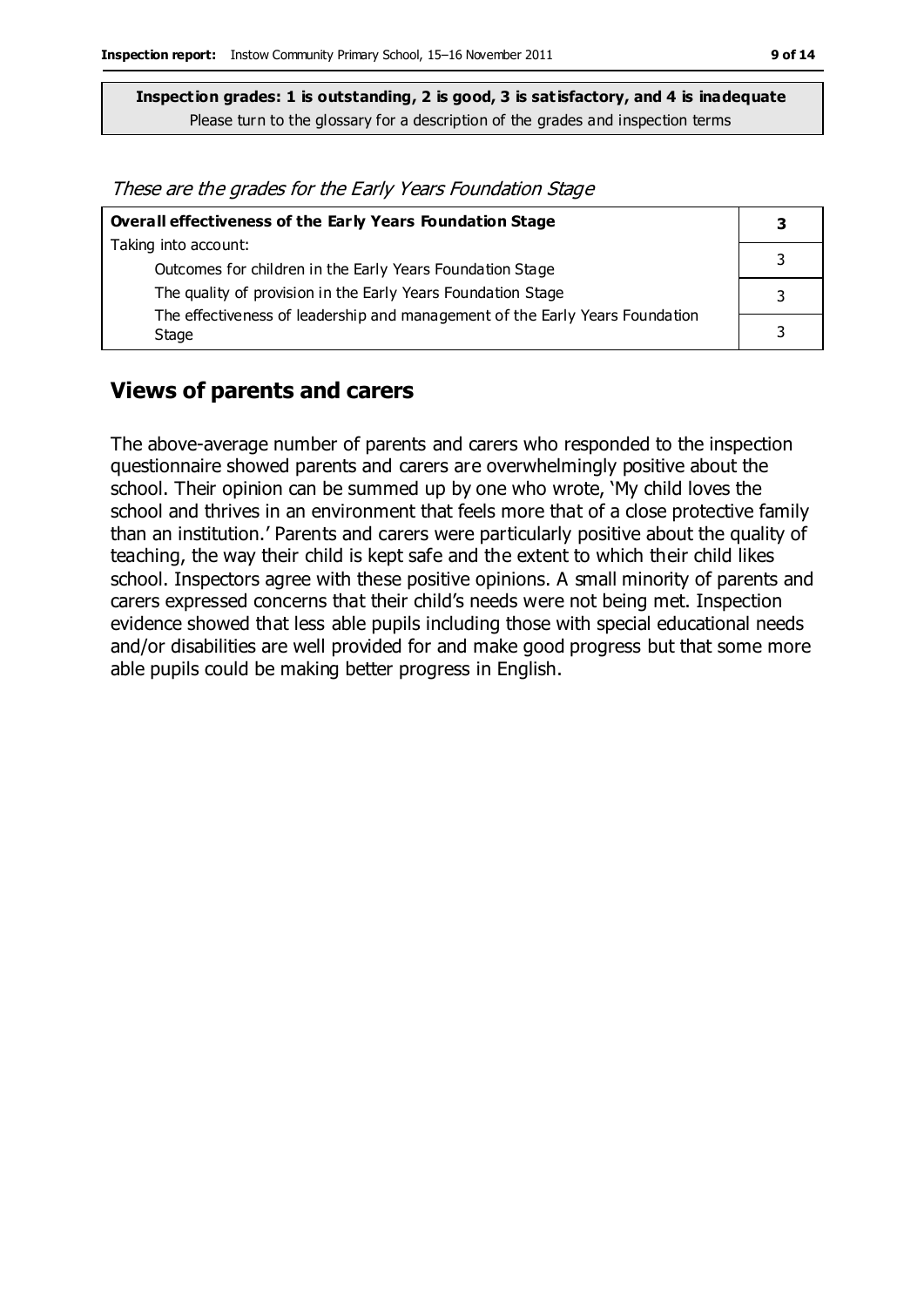#### **Responses from parents and carers to Ofsted's questionnaire**

Ofsted invited all the registered parents and carers of pupils registered at Instow Community Primary School to complete a questionnaire about their views of the school.

In the questionnaire, parents and carers were asked to record how strongly they agreed with 13 statements about the school.

The inspection team received 68 completed questionnaires by the end of the on-site inspection. In total, there are 138 pupils registered at the school.

| <b>Statements</b>                                                                                                                                                                                                                                       | <b>Strongly</b><br>Agree<br>agree |               | <b>Disagree</b> |               | <b>Strongly</b><br>disagree |               |              |               |
|---------------------------------------------------------------------------------------------------------------------------------------------------------------------------------------------------------------------------------------------------------|-----------------------------------|---------------|-----------------|---------------|-----------------------------|---------------|--------------|---------------|
|                                                                                                                                                                                                                                                         | <b>Total</b>                      | $\frac{0}{0}$ | <b>Total</b>    | $\frac{1}{2}$ | <b>Total</b>                | $\frac{0}{0}$ | <b>Total</b> | $\frac{0}{0}$ |
| My child enjoys school                                                                                                                                                                                                                                  | 42                                | 62            | 26              | 38            | 0                           | $\Omega$      | 0            | $\mathbf 0$   |
| The school keeps my child<br>safe                                                                                                                                                                                                                       | 42                                | 62            | 26              | 38            | $\mathsf 0$                 | $\mathbf 0$   | $\mathbf 0$  | $\mathbf 0$   |
| The school informs me about<br>my child's progress                                                                                                                                                                                                      | 31                                | 46            | 31              | 46            | 3                           | 4             | 3            | 4             |
| My child is making enough<br>progress at this school                                                                                                                                                                                                    | 37                                | 54            | 25              | 37            | 4                           | 6             | 0            | 0             |
| The teaching is good at this<br>school                                                                                                                                                                                                                  | 41                                | 60            | 26              | 38            | 0                           | $\mathbf 0$   | 0            | 0             |
| The school helps me to<br>support my child's learning                                                                                                                                                                                                   | 40                                | 59            | 21              | 31            | 6                           | 9             | $\mathsf 0$  | $\mathbf 0$   |
| The school helps my child to<br>have a healthy lifestyle                                                                                                                                                                                                | 44                                | 65            | 19              | 28            | $\overline{\mathbf{4}}$     | 6             | $\mathbf 0$  | $\pmb{0}$     |
| The school makes sure that<br>my child is well prepared for<br>the future (for example<br>changing year group,<br>changing school, and for<br>children who are finishing<br>school, entering further or<br>higher education, or entering<br>employment) | 39                                | 57            | 23              | 34            | $\overline{2}$              | 3             | 0            | $\mathbf 0$   |
| The school meets my child's<br>particular needs                                                                                                                                                                                                         | 32                                | 47            | 26              | 38            | 8                           | 12            | 1            | $\mathbf{1}$  |
| The school deals effectively<br>with unacceptable behaviour                                                                                                                                                                                             | 33                                | 49            | 30              | 44            | 4                           | 6             | 0            | 0             |
| The school takes account of<br>my suggestions and<br>concerns                                                                                                                                                                                           | 31                                | 46            | 31              | 46            | $\overline{c}$              | 3             | 1            | $\mathbf 1$   |
| The school is led and<br>managed effectively                                                                                                                                                                                                            | 44                                | 65            | 19              | 28            | $\overline{2}$              | 3             | 1            | $\mathbf{1}$  |
| Overall, I am happy with my<br>child's experience at this<br>school                                                                                                                                                                                     | 47                                | 69            | 19              | 28            | $\overline{2}$              | 3             | 0            | 0             |

The table above summarises the responses that parents and carers made to each statement. The percentages indicate the proportion of parents and carers giving that response out of the total number of completed questionnaires. Where one or more parents and carers chose not to answer a particular question, the percentages will not add up to 100%.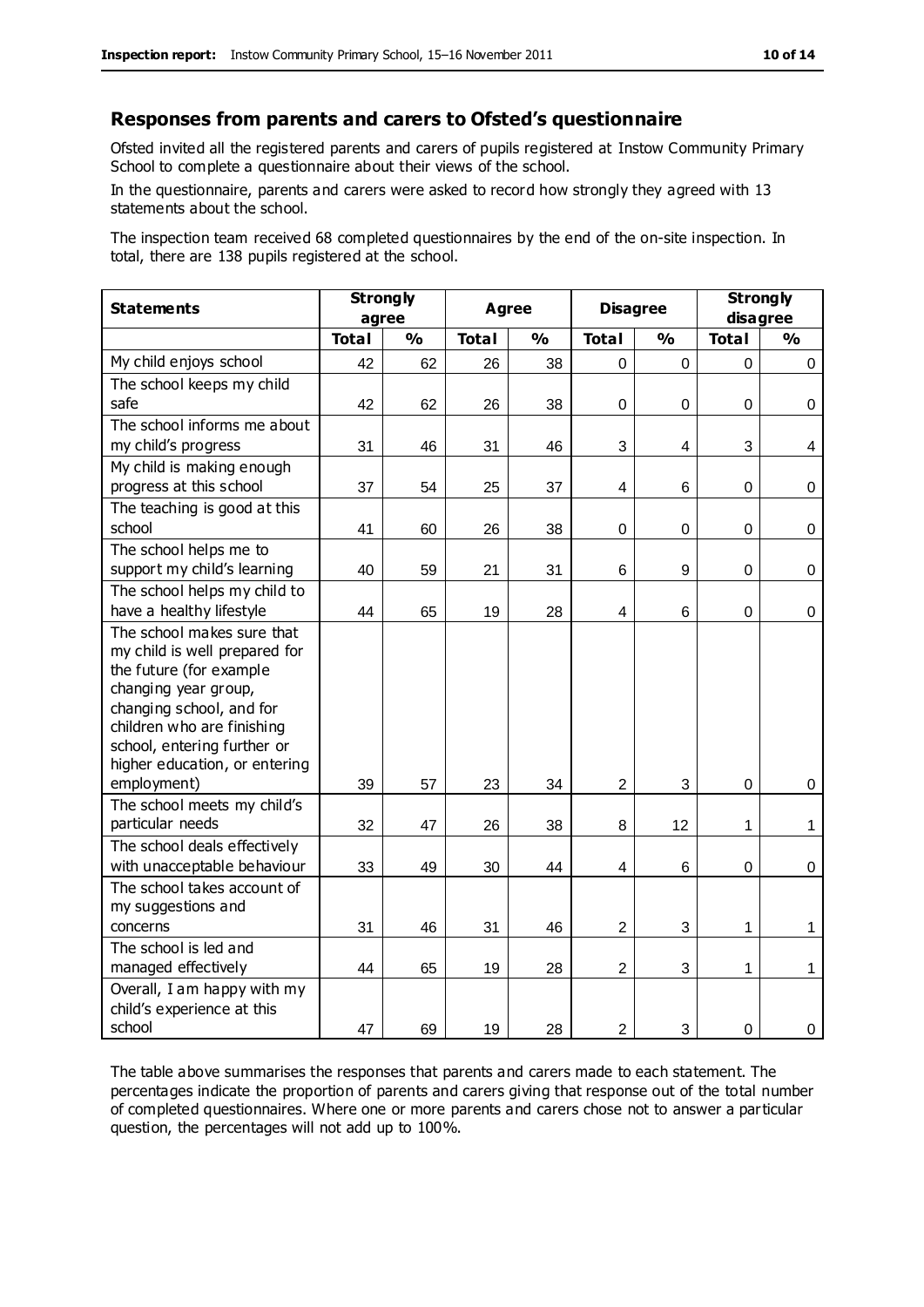# **Glossary**

## **What inspection judgements mean**

| Grade   | <b>Judgement</b> | <b>Description</b>                                                                                                                                                                                                               |
|---------|------------------|----------------------------------------------------------------------------------------------------------------------------------------------------------------------------------------------------------------------------------|
| Grade 1 | Outstanding      | These features are highly effective. An outstanding<br>school provides exceptionally well for all its pupils' needs.                                                                                                             |
| Grade 2 | Good             | These are very positive features of a school. A school<br>that is good is serving its pupils well.                                                                                                                               |
| Grade 3 | Satisfactory     | These features are of reasonable quality. A satisfactory<br>school is providing adequately for its pupils.                                                                                                                       |
| Grade 4 | Inadequate       | These features are not of an acceptable standard. An<br>inadequate school needs to make significant<br>improvement in order to meet the needs of its pupils.<br>Ofsted inspectors will make further visits until it<br>improves. |

### **Overall effectiveness of schools**

|                       |                    |      | Overall effectiveness judgement (percentage of schools) |                   |
|-----------------------|--------------------|------|---------------------------------------------------------|-------------------|
| <b>Type of school</b> | <b>Outstanding</b> | Good | <b>Satisfactory</b>                                     | <b>Inadequate</b> |
| Nursery schools       | 43                 | 47   |                                                         |                   |
| Primary schools       | h                  | 46   | 42                                                      |                   |
| Secondary             | 14                 | 36   | 41                                                      |                   |
| schools               |                    |      |                                                         |                   |
| Sixth forms           | 15                 | 42   | 41                                                      | 3                 |
| Special schools       | 30                 | 48   | 19                                                      |                   |
| Pupil referral        | 14                 | 50   | 31                                                      |                   |
| units                 |                    |      |                                                         |                   |
| All schools           | 10                 | 44   | 39                                                      |                   |

New school inspection arrangements were introduced on 1 September 2009. This means that inspectors now make some additional judgements that were not made previously.

The data in the table above are for the period 1 September 2010 to 08 April 2011 and are consistent with the latest published official statistics about maintained school inspection outcomes (see www.ofsted.gov.uk).

The sample of schools inspected during 2010/11 was not representative of all schools nationally, as weaker schools are inspected more frequently than good or outstanding schools.

Percentages are rounded and do not always add exactly to 100.

Sixth form figures reflect the judgements made for the overall effectiveness of the sixth form in secondary schools, special schools and pupil referral units.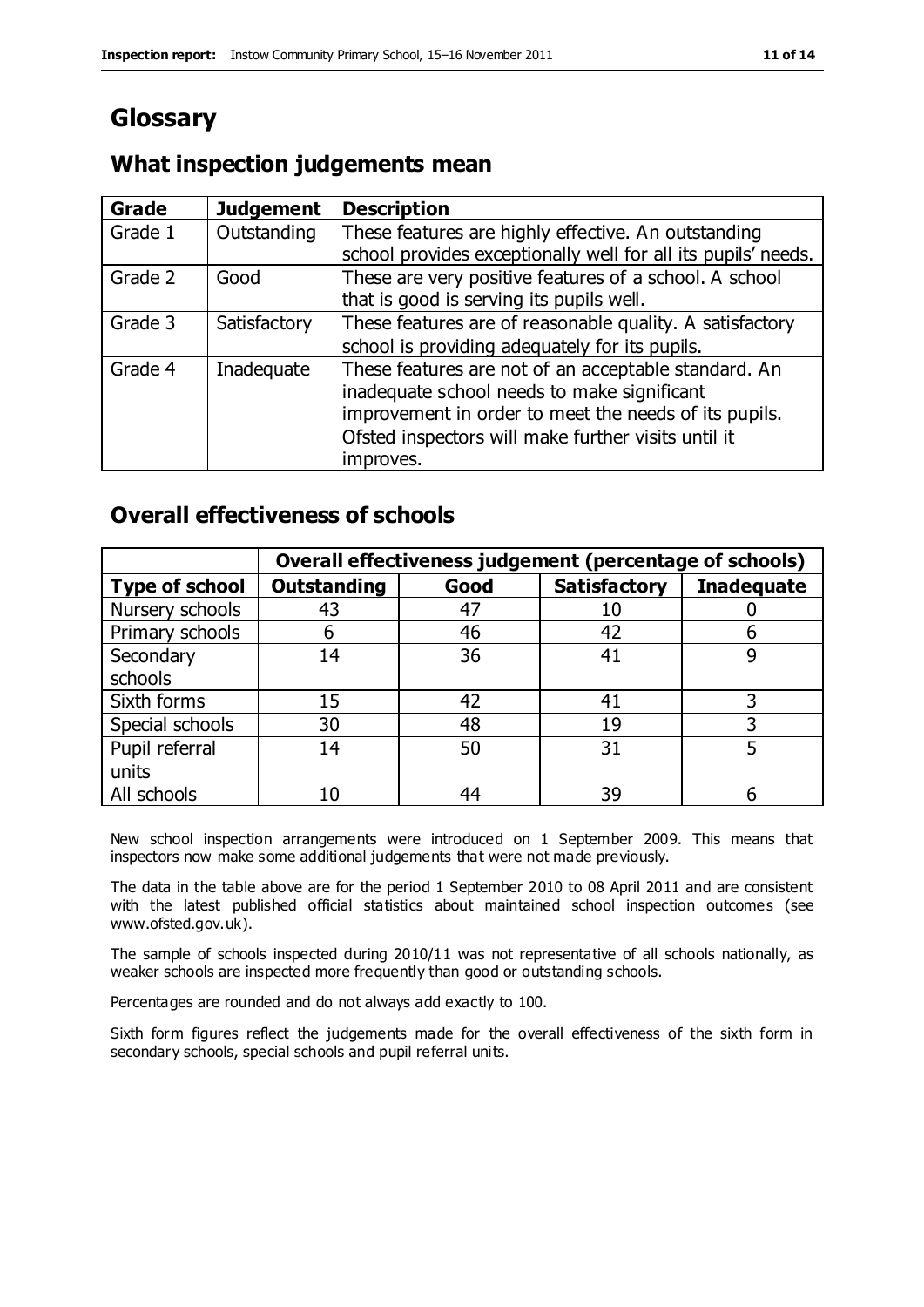# **Common terminology used by inspectors**

| Achievement:               | the progress and success of a pupil in their<br>learning, development or training.                                                                                                                                                                                                                                             |  |  |
|----------------------------|--------------------------------------------------------------------------------------------------------------------------------------------------------------------------------------------------------------------------------------------------------------------------------------------------------------------------------|--|--|
| Attainment:                | the standard of the pupils' work shown by test and<br>examination results and in lessons.                                                                                                                                                                                                                                      |  |  |
| Capacity to improve:       | the proven ability of the school to continue<br>improving. Inspectors base this judgement on what<br>the school has accomplished so far and on the<br>quality of its systems to maintain improvement.                                                                                                                          |  |  |
| Leadership and management: | the contribution of all the staff with responsibilities,<br>not just the headteacher, to identifying priorities,<br>directing and motivating staff and running the<br>school.                                                                                                                                                  |  |  |
| Learning:                  | how well pupils acquire knowledge, develop their<br>understanding, learn and practise skills and are<br>developing their competence as learners.                                                                                                                                                                               |  |  |
| Overall effectiveness:     | inspectors form a judgement on a school's overall<br>effectiveness based on the findings from their<br>inspection of the school. The following judgements,<br>in particular, influence what the overall<br>effectiveness judgement will be.                                                                                    |  |  |
|                            | The school's capacity for sustained<br>improvement.<br>Outcomes for individuals and groups of<br>ш<br>pupils.<br>The quality of teaching.<br>The extent to which the curriculum meets<br>a s<br>pupils' needs, including, where relevant,<br>through partnerships.<br>The effectiveness of care, guidance and<br>■<br>support. |  |  |
| Progress:                  | the rate at which pupils are learning in lessons and<br>over longer periods of time. It is often measured<br>by comparing the pupils' attainment at the end of a<br>key stage with their attainment when they started.                                                                                                         |  |  |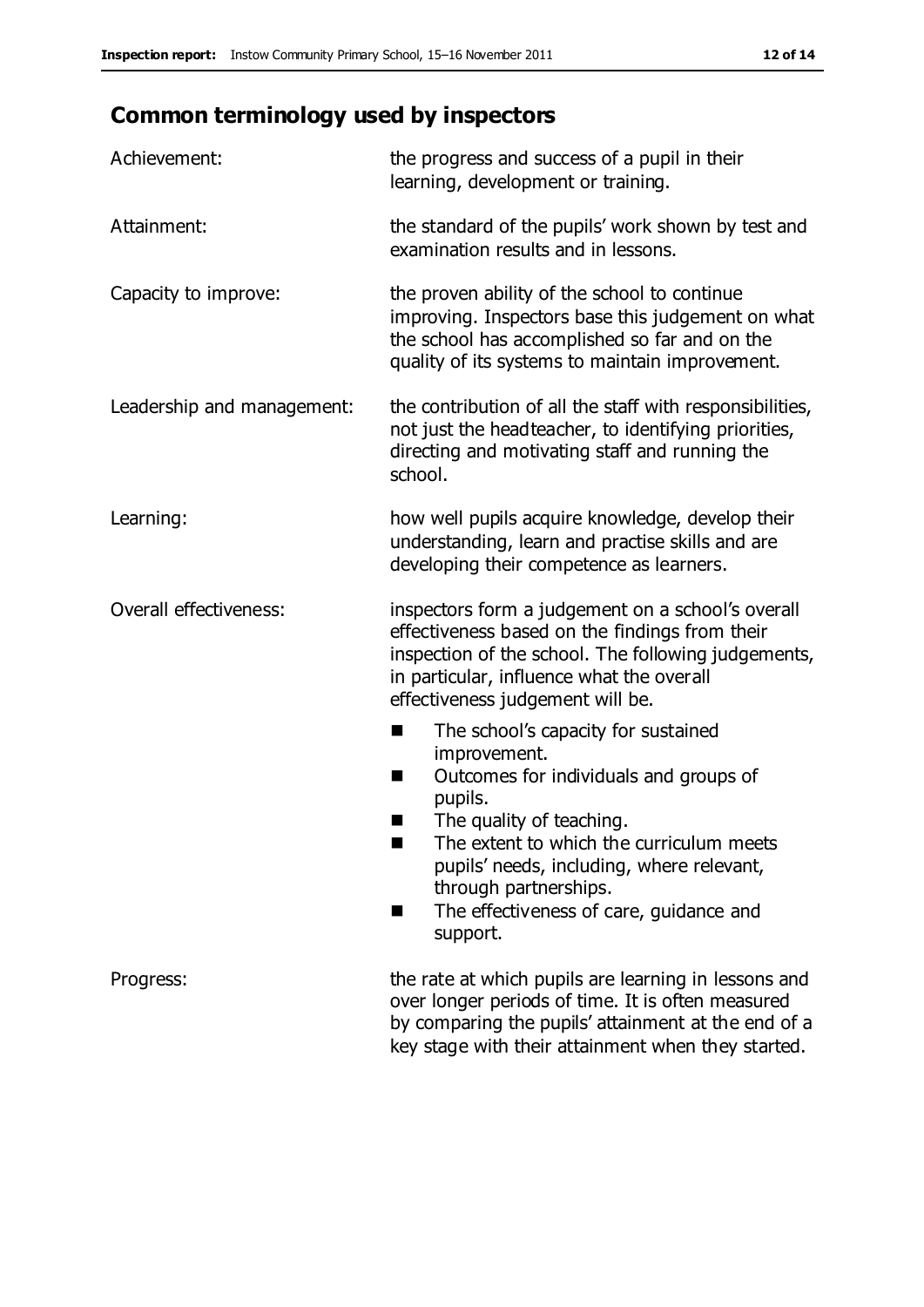#### **This letter is provided for the school, parents and carers to share with their children. It describes Ofsted's main findings from the inspection of their school.**



17 November 2011

Dear Children

#### **Inspection of Instow Community primary School, Instow, EX39 4LU**

We very much enjoyed our time at your school. How lucky you are to go to school in such a beautiful place! We agree with you that yours is a good school and we can see why you enjoy being there. Thank you for talking to us and helping us to get to know what goes on in your school. These are some of the things we liked best about your school:

- $\blacksquare$  The good progress most of you make in English and mathematics
- The interesting and exciting activities that your teachers plan for you
- $\blacksquare$  The way you try so hard to learn and improve
- The fact that you like school very much and want to attend, so that rates of attendance are high
- The way that feeling part of one big family makes you feel exceptionally safe and secure
- The outstanding care that adults take of each and every one of you
- The hard work your headteacher, staff and the governors are putting in to make your school even better.

In order to improve your school, we have asked your headteacher and the staff to:

- Help more able pupils to make better progress in English by being more precise in telling them how they can improve and by giving them more time to plan and complete work
- Give children in the Reception year better opportunities to work and learn independently.

Thank you again for the way you made us feel so at home in your school. We know that you will continue to contribute to making your school better in every way that you can. We wish you every success in the future.

Yours sincerely

Rowena Onions Lead inspector